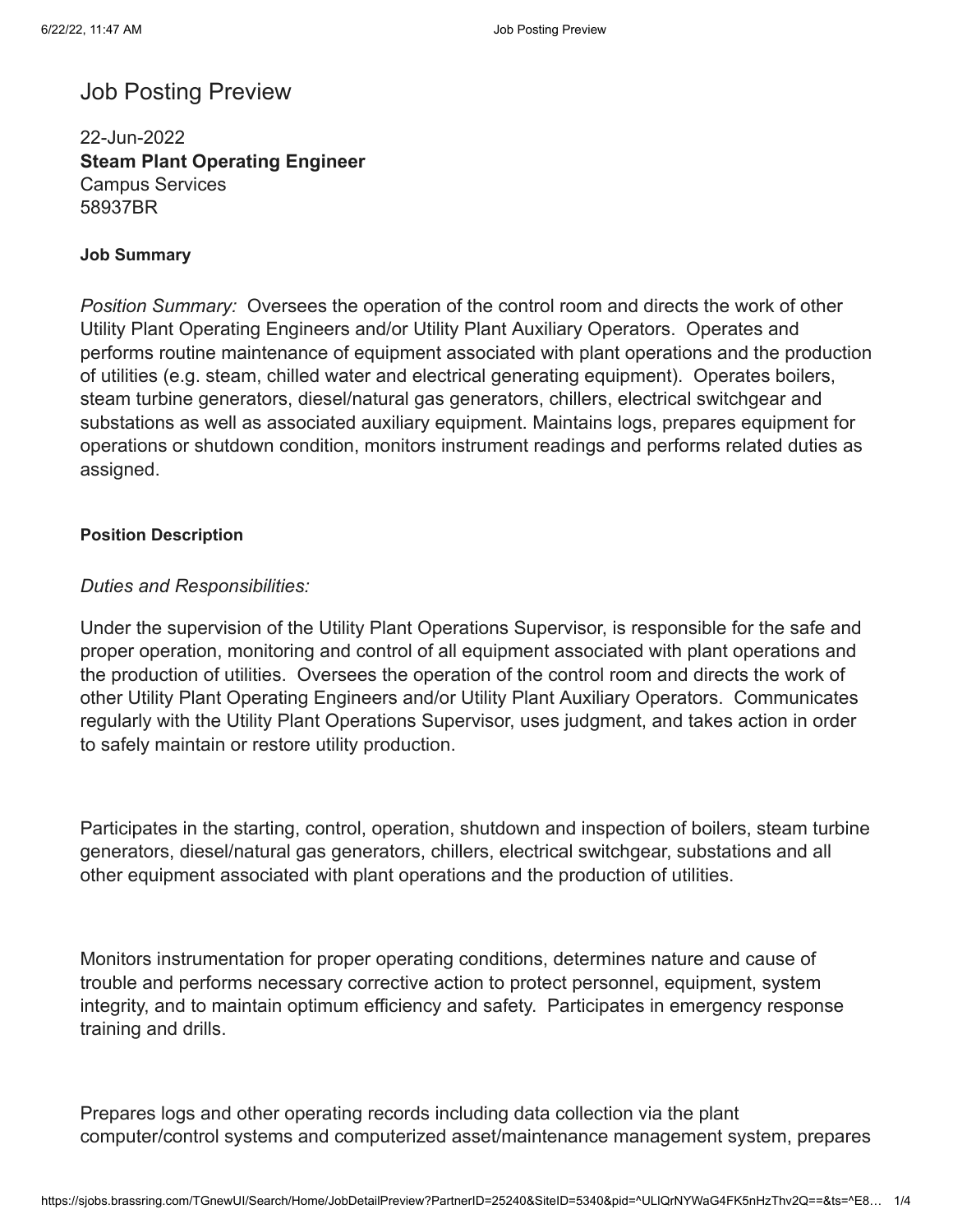#### 6/22/22, 11:47 AM Job Posting Preview

and changes charts. Where applicable, synchronizes generators with the distribution system and performs electrical switching operations.

Reviews plant and equipment status with personnel on shift and via control/computerized systems to monitor load conditions, status, etc. Observes various instruments, records readings, evaluates readings and takes appropriate action when required. Required to perform duties of Utility Plant Auxiliary Operators on an as needed basis. For short periods of time, may assume responsibilities of Operations Supervisor in his/her absence and when directed.

Performs routine operating maintenance, including cleaning of equipment and plant work areas. Participates in emergency response activities; may be assigned work of equal or lower skill level, including maintenance work; and must participate in mandatory training and other programs as required.

Must observe and comply with all codes and perform work in accordance with recognized industry standards; University policies, procedures, and standards; and local, state, and federal laws/requirements.

Performs other related duties as required.

#### **Basic Qualifications**

#### *Requirements:*

Minimum Qualifications: High School diploma or equivalent, with a minimum of four years' prior work experience in the operation of modern high-pressure boilers, turbines and auxiliary equipment required. Must be safety conscious, have a fair degree of mechanical ability, and have in-depth working knowledge of the power plant cycle. Must possess a high degree of professionalism and the ability to work well independently and effectively with others. Must be detail oriented and have a good safety record, and the ability to take and follow directions intelligently. Must be able to handle multiple tasks and prioritize work effectively. An ongoing willingness to acquire new skills and utilize technology to streamline processes and problem solve is essential.

# *Technology Skills Required:*

Familiarity with database, spreadsheet, email, and word processing software is helpful. Required to interface with/utilize control systems and computerized asset/maintenance management systems.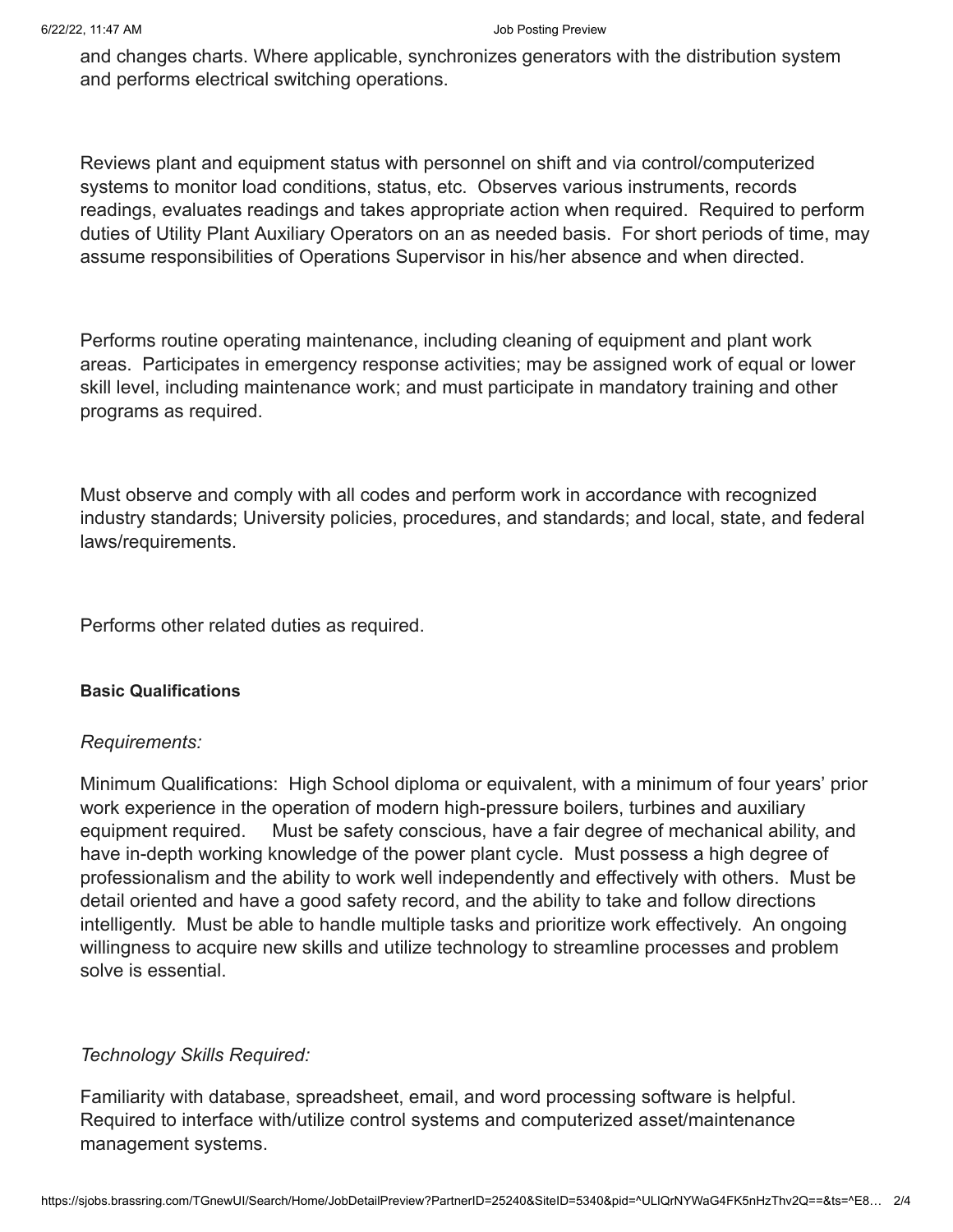*Driver Designation:* Valid State driver's license required. Driving history must meet University Operations Services standards.

#### **Additional Qualifications and Skills**

# *Special Requirements:*

Requires valid Commonwealth of Massachusetts's Second Class Engineer's License. Must have, or successfully obtain within 6 months of hiring, EPA CFC certification (universal). Required to work a rotating shift. May be required to work overtime relief, off-shift, emergency coverage (nights, weekend, etc.) and /or other schedules, as needed. Commonwealth of Massachusetts's Grade I or higher Industrial Wastewater Treatment Operator's license desirable. May be required to operate cranes, forklifts (and/or similar machinery), or lifting devices.

#### **Certificates and Licenses**

Requires valid Commonwealth of Massachusetts's Second Class Engineer's License. Must have, or successfully obtain within 6 months of hiring, EPA CFC certification (universal). Valid State driver's license required.

#### **Physical Requirements**

# *Physical Requirements:*

Must be physically fit and mentally alert at all times. Must be able to perform all duties in a utility/industrial plant environment that includes exposure to loud noises, chemicals, temperature extremes, inclement weather conditions, airborne particles, vibration, hazardous materials, stairs, ladders, confined spaces, etc.; requires stooping, bending, climbing, reaching, lifting, and carrying; working from ladders, scaffolds, high-lifts, and in confined spaces; and lifting and carrying objects weighing up to 65 pounds. Required to wear personal protective equipment and clothing where appropriate; may be required to wear a respirator (negative pressure or equivalent) and other respiratory protection equipment up to the level of Self-Contained Breathing Apparatus (SCBA). At no time is facial hair permitted. Required to participate in Hearing Conservation and medical surveillance programs.

**Additional Information**

*Emergency Status Designation:* Critical Operations Personnel